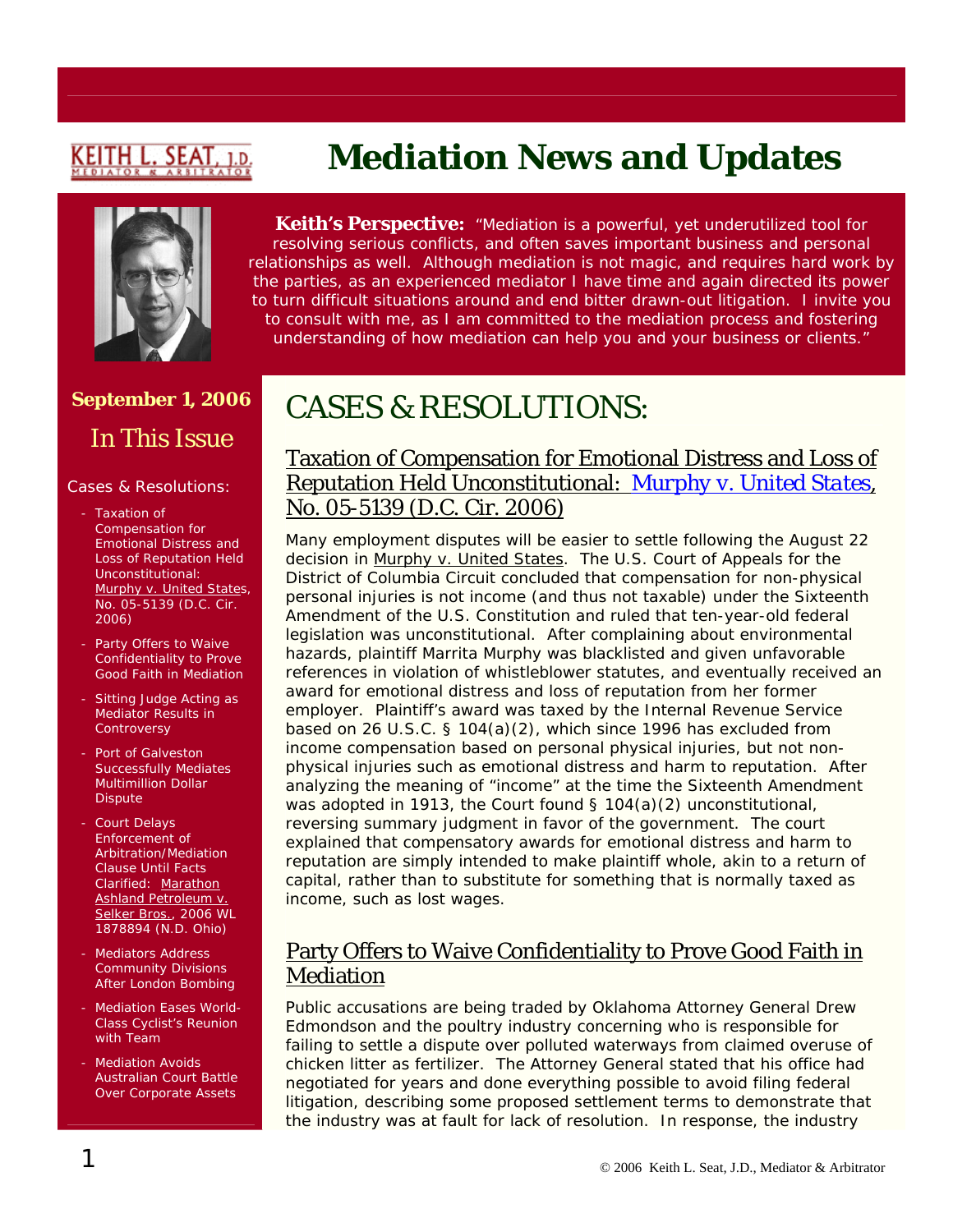- Columbian Farmers and Oil Giant Mediate **Successfully** 

#### News & Initiatives:

- DOE Requires Mediation in Nuclear Power Industry Disputes
- USDA Funding Agriculture Mediation Program in North Carolina
- Appellate Mediation Increasingly Accepted and Effective
- Rhode Island Appellate Mediation Program Inspired by Lincoln
- West Virginia Expanding Court-Annexed Mediation
- Maryland County Approves Mediation for Zoning Disputes
- New Mediation Program for Florida Mobile Home **Owners**
- **Mediation Growing in** Asia Pacific Region
- China and India Expanding Use of Mediation
- Tamil Nadu Mediation Center to Host President of India
- Appellate Commercial Mediation Training Held in Nepal
- Malaysia Cites Mediation In Litigation Decline
- **Mediation Consistent** with Tenets of Koran, According to U.S. Judge
- Mediation Variations Explored for U.K. Construction Disputes
- Poland Proposes Large Payments to Mediation Counsel
- ABA and USAID Help Bring Mediation to Liberia

stated its willingness to release confidential mediation information to show its good faith negotiations. Denying accusations that his public comments violated mediation confidentiality provisions, the Attorney General said he is considering the industry's offer to waive confidentiality.

[Tulsa World \(July 16, 2006\)](http://web2.westlaw.com/find/default.wl?rs=WLW6.06&fn=_top&sv=Split&findjuris=00001&mt=NewsAndBusiness&vr=2.0&rp=/find/default.wl&cite=2006+wlnr+12248410) (Subscription Required)

#### Sitting Judge Acting as Mediator Results in Controversy

Minnesota Attorney General Mike Hatch is seeking to have state District Judge William Leary removed from two consumer-protection cases based on comments the judge made to the Attorney General's staff about "political needs" during a mediation conducted by the judge in one of the cases. A two hour long hearing before the Chief Judge openly detailed the mediation discussions, with no mention of mediation confidentiality reported. The judge previously put on the record that the Attorney General improperly called him after the mediation ended, threatening publicity over the judge's handling of the cases to try to influence his judicial decisions; the Attorney General asserted that he believed the mediation was still under way when he called, so that ex parte contact was allowed.

[AP Alert \(August 17, 2006\)](http://web2.westlaw.com/find/default.wl?rs=WLW6.08&fn=_top&sv=Split&findjuris=00001&mt=NewsAndBusiness&vr=2.0&rp=/find/default.wl&cite=8/17/06+AP+Alert+-+MN+11:09:35) (Subscription Required); [Star Tribune \(August](http://web2.westlaw.com/find/default.wl?rs=WLW6.08&fn=_top&sv=Split&findjuris=00001&mt=NewsAndBusiness&vr=2.0&rp=/find/default.wl&cite=2006+WLNR+14680733)  [23, 2006\)](http://web2.westlaw.com/find/default.wl?rs=WLW6.08&fn=_top&sv=Split&findjuris=00001&mt=NewsAndBusiness&vr=2.0&rp=/find/default.wl&cite=2006+WLNR+14680733) (Subscription Required); [Star Tribune \(August 25, 2006\)](http://web2.westlaw.com/Welcome/NewsAndBusiness/default.wl?RS=WLW6.08&VR=2.0&FN=_top&MT=NewsAndBusiness&SV=Split) (Subscription Required)

#### Port of Galveston Successfully Mediates Multimillion Dollar **Dispute**

The Port of Galveston will receive \$9 million to resolve a dispute against a lessee which agreed to build a port terminal, but had not gotten the project under way. Litigation that generated 8,000 court documents was settled in a single 12-hour mediation session. While modest settlement offers had been made previously (with less than \$2 million offered to settle a claim exceeding \$100 million), the presence of the lessee's CEO was noted as significant in the successful mediation.

[The Daily News \(Galveston County\) \(August 16, 2006\)](http://news.galvestondailynews.com/story.lasso?ewcd=3ad5139a07f6ce0c)

#### Court Delays Enforcement of Arbitration/Mediation Clause Until Facts Clarified: *Marathon Ashland Petroleum v. Selker Bros.*, 2006 WL 1878894 (N.D. Ohio)

In a dispute over contaminated petroleum products, a contractual provision between the third-party and fourth-party defendants contained an alternative dispute resolution clause stating that disputes of no more than a million dollars are to go to mediation, while disputes over a million dollars are to be resolved through arbitration. The federal district court denied a motion to compel arbitration and/or mediation, concluding it was premature to order either process. However, the court invited the affected parties to seek to suspend further proceedings against them until liability is clarified in the primary action.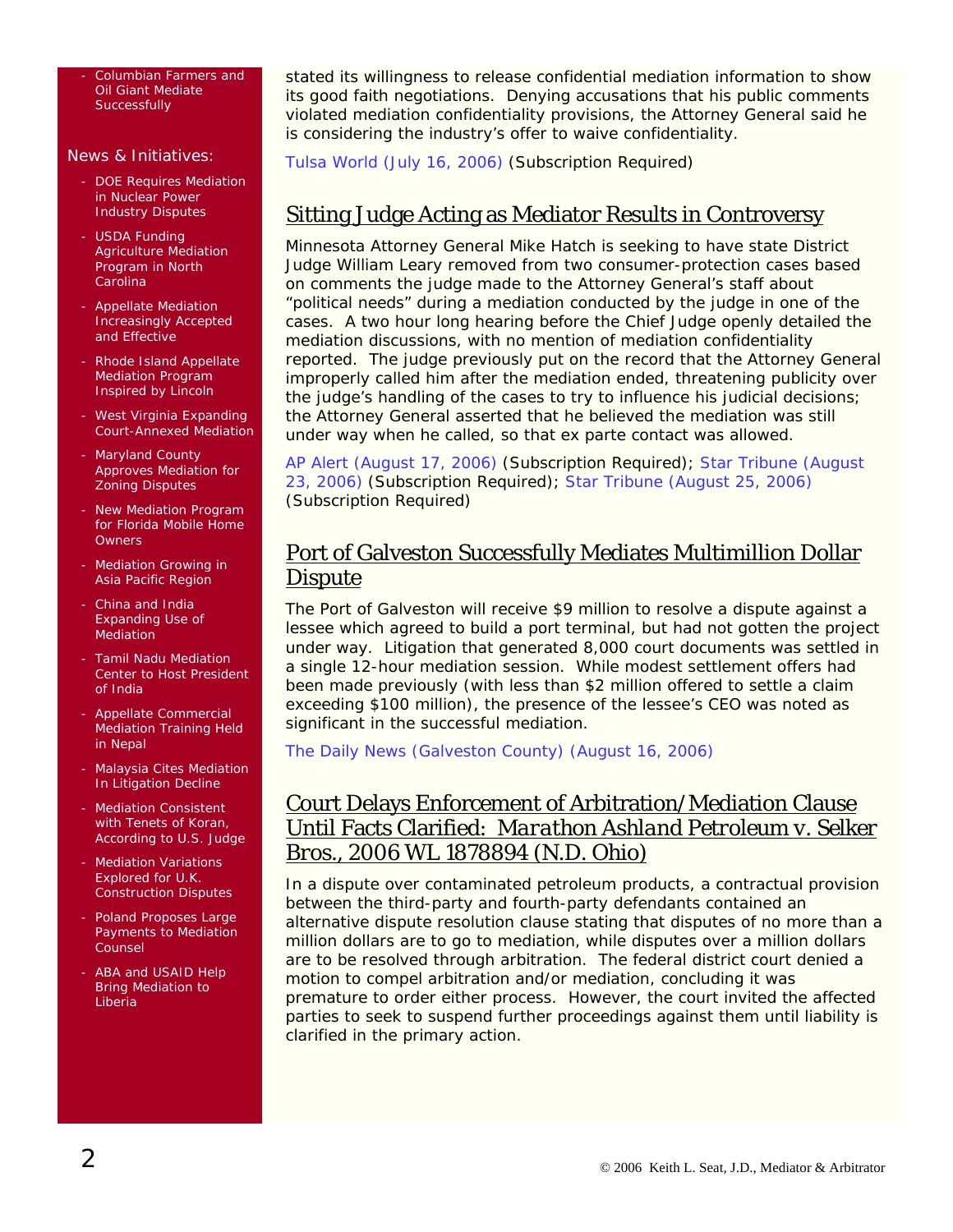#### **Mediation Quote:**

 "When you approach your conflict as a journey, process, or voyage that takes you to a new location, you transcend the idea that you are trapped in your conflict. This allows you to move beyond the idea that you can [merely] learn from your conflict, to recognize that the journey itself is worthwhile. In doing so, you increase your capacity to move with rather than against your opponent, to see what is new and unknown as interesting rather than frightening."

– Kenneth Cloke and Joan Goldsmith, *Resolving Conflicts at Work: Eight Strategies for Everyone on the Job* (Revised Edition, Jossey-Bass 2005) at 16

#### Mediators Address Community Divisions After London Bombing

Fearing conflict between Muslims and non-Muslims in south Leeds following disclosure that two terrorists in the July 2005 London bombing lived in the neighborhood, the Leeds council called in mediators to help. Two large meetings were held, with thirteen mediators facilitating smaller group discussions of community members' fears and concerns. The facilitated conversations brought out shared commitment to the community, and high levels of concern about being "invaded" by the police and media after the bombing.

[Yorkshire Evening Post \(July 4, 2006\)](http://web2.westlaw.com/find/default.wl?rs=WLW6.06&fn=_top&sv=Split&findjuris=00001&mt=NewsAndBusiness&vr=2.0&rp=/find/default.wl&cite=2006+wlnr+11542393) (Subscription Required)

#### Mediation Eases World-Class Cyclist's Reunion with Team

Two years after being shunned by the cycling world for being convicted of drug use (later overturned) and providing information about widespread doping, a series of mediations has helped Australian cyclist Mark French return to competition. One-on-one mediations between French and his teammates, organized by the Australian team management, greatly improved their relationships and allowed French to rejoin the Australian team.

[The Age \(August 20, 2006\)](http://www.theage.com.au/news/sport/french-happy-to-start-rehabilitation-with-clean-slate/2006/08/19/1155408070338.html)

#### Mediation Avoids Australian Court Battle Over Corporate Assets

An intense three-day mediation resulted in the return to Huon Corporation of business assets by the company's managing director, Charles Shultz. Mr. Shultz had transferred the assets to private trusts while putting Huon Corporation in receivership in July. The return of the assets will enable the company to satisfy obligations to employees of its three businesses and potentially to sell the businesses as going concerns. The successful courtordered mediation avoided a costly pending action in the Australian Supreme Court.

[The Advertiser \(August 3, 2006\)](http://bendigo.yourguide.com.au/detail.asp?class=news&subclass=general&story_id=499167&category=General&m=8&y=2006); [The Advertiser \(Bendigo\) \(August 2,](http://bendigo.yourguide.com.au/detail.asp?class=news&subclass=general&story_id=498816&category=general&m=8&y=2006)  [2006\)](http://bendigo.yourguide.com.au/detail.asp?class=news&subclass=general&story_id=498816&category=general&m=8&y=2006)

#### Columbian Farmers and Oil Giant Mediate Successfully

A group of Colombian farmers challenged British Petroleum over an oil pipeline that the farmers claimed was devastating their farms due to soil erosion. Avoiding threatened litigation in London and potential negative publicity, the oil company successfully mediated the dispute with the farmers, agreeing to establish an environmental trust fund without admission of liability. Both sides issued statements stating they were pleased with the outcome.

[Reuters \(July 17, 2006\)](http://www.planetark.org/dailynewsstory.cfm/newsid/37295/story.htm)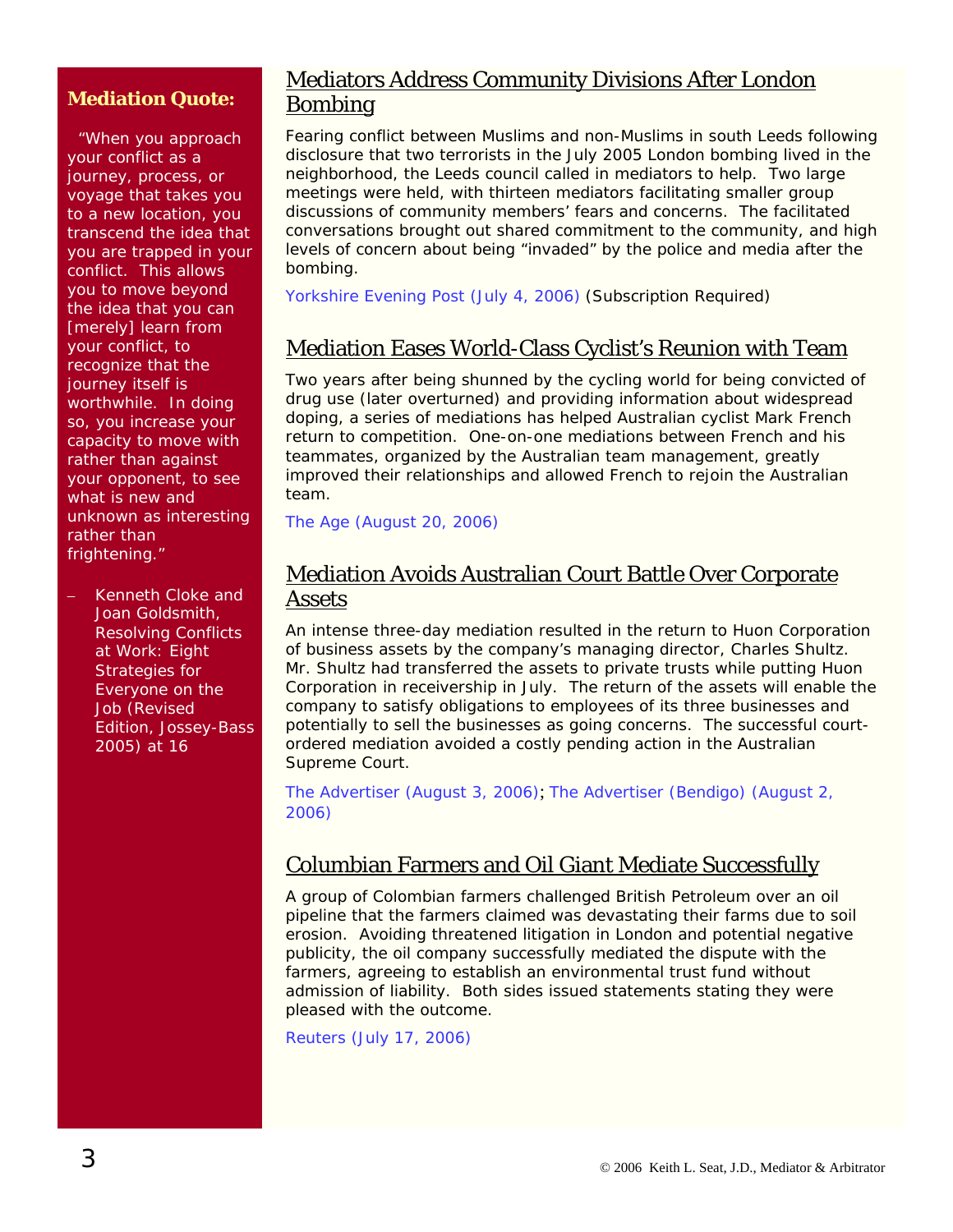#### **Check This Out:**

#### **Lawyers Surveyed on Mediation Preferences**

In collaboration with the National Arbitration Forum, the American Bar Association's General Practice, Solo and Small Practice Division conducted an [ADR Preference and](http://www.abanet.org/genpractice/sponsors/gpsolo-naf-survey.pdf)  [Usage Survey](http://www.abanet.org/genpractice/sponsors/gpsolo-naf-survey.pdf) to determine the alternative dispute resolution experiences and preferences of its members. Key mediation findings include:

- 28% of respondents resolved six or more cases through mediation last year
- 34% reported that none of their mediations is court ordered, with another 25% estimating that only one in four of their mediations is court ordered
- 64% reported that mediation resolved about half or more of the matters in which it was used, with 18% stating that mediation is "almost always" successful
- Over 80% of respondents prefer lawyers or retired judges as mediators; that number is 100% among securities, insurance defense and employer-

# NEWS & INITIATIVES:

#### DOE Requires Mediation in Nuclear Power Industry Disputes

In a final rule published August 12, the Department of Energy (DOE) established a two-step resolution process for disputes with nuclear power companies. The new rule provides government insurance to nuclear power companies to cover costs of delay due to litigation, in order to encourage investment. The first step for disputes is a fifteen-day mediation process, in which the mediator is to be chosen and paid for jointly by the parties. If no resolution is reached, the dispute is to be resolved through binding arbitration by the recently established Civilian Board of Contract Appeals, which is comprised of members of contract appeals boards of various federal agencies, including DOE.

[Final Rule \(August 12, 2006\)](http://web2.westlaw.com/find/default.wl?rs=WLW6.08&fn=_top&sv=Split&findjuris=00001&mt=NewsAndBusiness&vr=2.0&rp=/find/default.wl&cite=2006+WLNR+13949894) (Subscription Required)

#### USDA Funding Agriculture Mediation Program in North Carolina

North Carolina will join thirty-two other states by establishing an Agriculture Mediation Program through a \$95,000 grant from the U.S. Department of Agriculture (USDA). The program is being created at Western Carolina University's College of Business, and will provide 40-hour basic mediation training along with 20 additional hours of specialized training in issues specific to the business of agriculture. Building on Western's community mediation program, mediators will be trained to handle disputes among farmers, ranchers and the USDA and its agencies (Farm Services Agency, Natural Resources Conservation Services, Rural Development and the Risk Management Agency), as well as private lenders. Disputes may include agricultural credit, risk management and crop insurance, rural water loan programs, rural housing and other rural development issues. The National Association of State Departments of Agriculture has encouraged the development of agricultural meditation programs throughout the country.

[US State News \(August 31, 2006\)](http://web2.westlaw.com/find/default.wl?rs=WLW6.08&fn=_top&sv=Split&findjuris=00001&mt=NewsAndBusiness&vr=2.0&rp=/find/default.wl&cite=2006+WLNR+15155137) (Subscription Required)

## Appellate Mediation Increasingly Accepted and Effective

Overcoming initial skepticism, mediation of complex civil disputes at the appellate level is now quite common and effective, as illustrated by the success of the U.S. Court of Appeals for the Sixth Circuit. Processing over 1,000 cases a year with four full-time mediators, the Sixth Circuit's mediation program has markedly reduced costs for both the court and litigants, as well as reducing resolution times. All of the federal circuit courts and 23 states now have appellate mediation programs. Appellate programs report a 45-55% success rate, despite working with cases that previously failed to settle and in which a lower court judgment has been rendered. In contrast with pre-trial mediation, more of the appellate level work is with attorneys rather than parties, looking at the merits of appellate issues and settlement options. In judicial circuits spread across several states, much of the mediation practice is through telephone conferences, although as the value of mediation has been demonstrated, the trend is increasingly toward face-to-face mediations.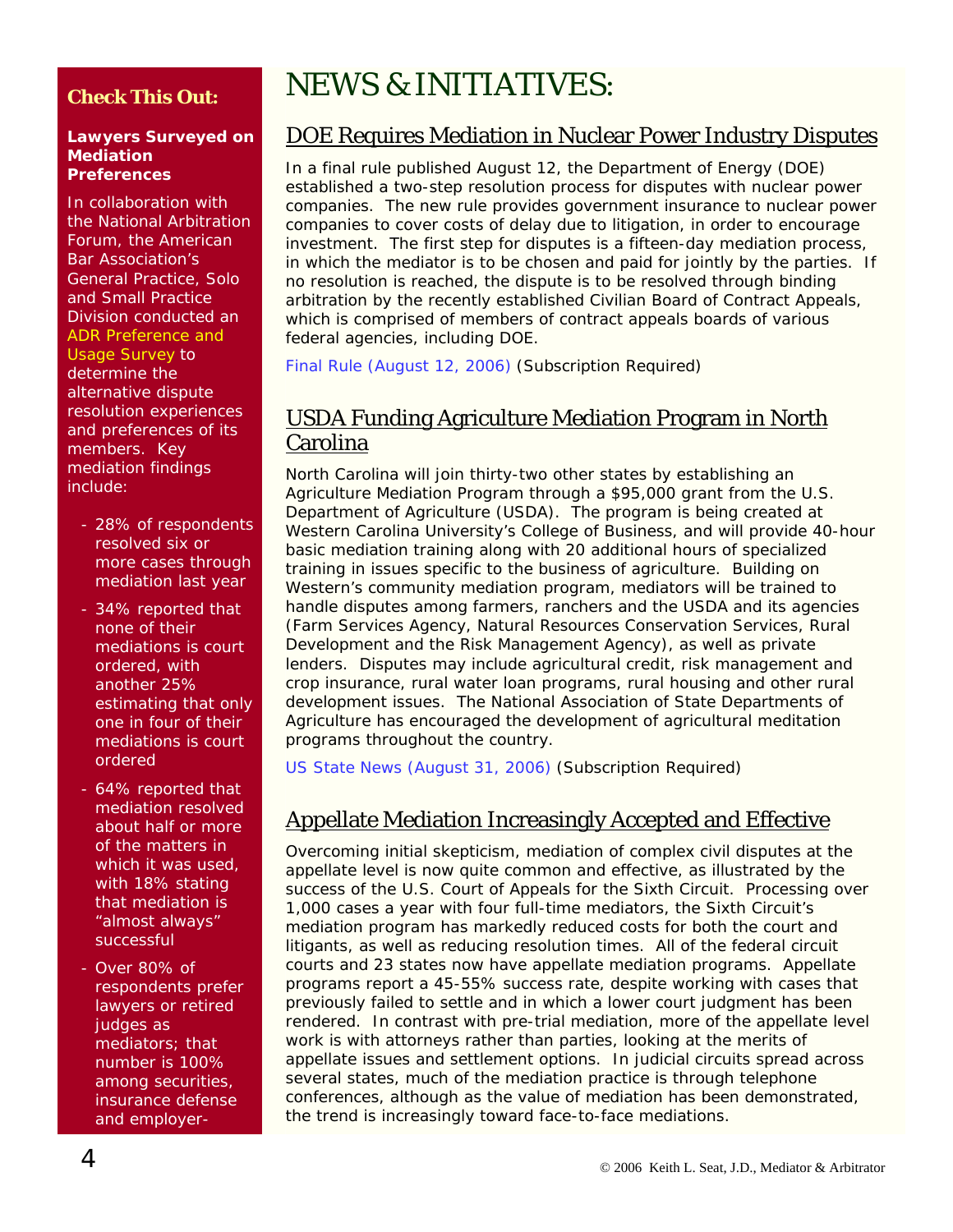#### employee practitioners

- 1/3 insist on using a mediator they know personally

#### **Other Cases & Resolutions:**

**Three State Governors Report Progress in Federal Court-Ordered Mediation of 16-Year Dispute over Chattahoochee River,** [WTVM NEWS \(August](http://www.wtvm.com/Global/story.asp?S=5333025&nav=8fap)  [28, 2006\)](http://www.wtvm.com/Global/story.asp?S=5333025&nav=8fap)

**Federal Court Requires Mediation of Patent Infringement Case Prior to "Markman" Hearing,** [Dow Jones](http://www.marketwatch.com/News/Story/Story.aspx?dist=newsfinder&siteid=google&guid=%7b100690DE-DEAC-433F-8B50-DA09ACF82A27%7d&keyword=)  [Newswires \(July 19,](http://www.marketwatch.com/News/Story/Story.aspx?dist=newsfinder&siteid=google&guid=%7b100690DE-DEAC-433F-8B50-DA09ACF82A27%7d&keyword=)  [2006\)](http://www.marketwatch.com/News/Story/Story.aspx?dist=newsfinder&siteid=google&guid=%7b100690DE-DEAC-433F-8B50-DA09ACF82A27%7d&keyword=)

**Federal Court Orders Tampa Newspapers to Mediate Trademark Dispute over "Tampa Bay Times,"** [Tampa Bay](http://tampabay.bizjournals.com/tampabay/stories/2006/07/17/daily25.html?jst=b_ln_hl)  [Business Journal \(July](http://tampabay.bizjournals.com/tampabay/stories/2006/07/17/daily25.html?jst=b_ln_hl)  [18, 2006\)](http://tampabay.bizjournals.com/tampabay/stories/2006/07/17/daily25.html?jst=b_ln_hl)

**City Council of Stratford, Canada Conditionally Agrees to Mediate Longstanding Dispute with CNR Centre Owner/ Developer,** [Stratford](http://web2.westlaw.com/find/default.wl?rs=WLW6.08&fn=_top&sv=Split&findjuris=00001&mt=NewsAndBusiness&vr=2.0&rp=/find/default.wl&cite=2006+WLNR+12553509)  [Gazette \(July 20, 2006\)](http://web2.westlaw.com/find/default.wl?rs=WLW6.08&fn=_top&sv=Split&findjuris=00001&mt=NewsAndBusiness&vr=2.0&rp=/find/default.wl&cite=2006+WLNR+12553509)

#### Rhode Island Appellate Mediation Program Inspired by Lincoln

The Rhode Island Supreme Court's appellate mediation program has been successful since it began in 2003. Inspired by Abraham Lincoln's motto, "discourage litigation," the mediation program screens civil cases headed for appeal. Mediations are conducted without charge by retired Rhode Island Supreme Court justices who have been able to resolve 74% of the 350 cases eligible for mediation. Early kinks have been worked out and parties report a high level of satisfaction with the mediation program.

[Providence Business News \(August 12, 2006\)](http://www.pbn.com/search/access.php) (Subscription Required)

## West Virginia Expanding Court-Annexed Mediation

The success of the circuit court mediation program in Kanawha County, West Virginia has resulted in a mediation pilot project in the magistrate court. Four other counties in West Virginia currently have magistrate court mediation programs, and the state bar's goal is to have court-annexed mediation in every magistrate court in the state.

[Charleston Daily Mail \(July 26, 2006\)](http://web2.westlaw.com/find/default.wl?rs=WLW6.07&fn=_top&sv=Split&findjuris=00001&mt=NewsAndBusiness&vr=2.0&rp=/find/default.wl&cite=2006+WLNR+13009102) (Subscription Required)

#### Maryland County Approves Mediation for Zoning Disputes

The Council of Howard County, Maryland authorized its Zoning Board to suggest voluntary mediation in zoning disputes over what the new zone or development plan should be. However, mediation is not to be used to resolve the initial legal issue of whether any zoning change is justified due to a change in the neighborhood or a prior zoning mistake.

[Baltimore Sun \(August 2, 2006\)](http://web2.westlaw.com/find/default.wl?rs=WLW6.07&fn=_top&sv=Split&findjuris=00001&mt=NewsAndBusiness&vr=2.0&rp=/find/default.wl&cite=2006+WLNR+13332776) (Subscription Required); [Baltimore Sun](http://web2.westlaw.com/find/default.wl?rs=WLW6.07&fn=_top&sv=Split&findjuris=00001&mt=NewsAndBusiness&vr=2.0&rp=/find/default.wl&cite=2006+WLNR+12414527)  [\(July 19, 2006\)](http://web2.westlaw.com/find/default.wl?rs=WLW6.07&fn=_top&sv=Split&findjuris=00001&mt=NewsAndBusiness&vr=2.0&rp=/find/default.wl&cite=2006+WLNR+12414527) (Subscription Required)

#### New Mediation Program for Florida Mobile Home Owners

A new mediation program has been established in Florida to resolve disputes between owners of mobile homes and mobile home communities relating to maintenance, landscaping and infrastructure. The program was launched by the Florida Manufactured Housing Association and the Federation of Manufactured Homeowners of Florida. Volunteer comediators will conduct the mediations, in which attorneys are not permitted to participate. Final agreements are to be circulated to all mobile home owners in the community.

[Miami Herald \(July 2, 2006\)](http://web2.westlaw.com/find/default.wl?rs=WLW6.06&fn=_top&sv=Split&findjuris=00001&mt=NewsAndBusiness&vr=2.0&rp=/find/default.wl&cite=2006+wlnr+11423786) (Subscription Required)

#### Mediation Growing in Asia Pacific Region

Participants from India, Australia, Malaysia, Japan, Hong Kong, Cambodia, Vietnam and the Philippines attended the Asia Pacific Conference on Contemporary Trends in Mediation and Arbitration in Kuala Lumpur in mid-July. The keynote address by Malaysian Chief Justice Ahmad Fairuz stated that his country is considering mediation legislation which would cover both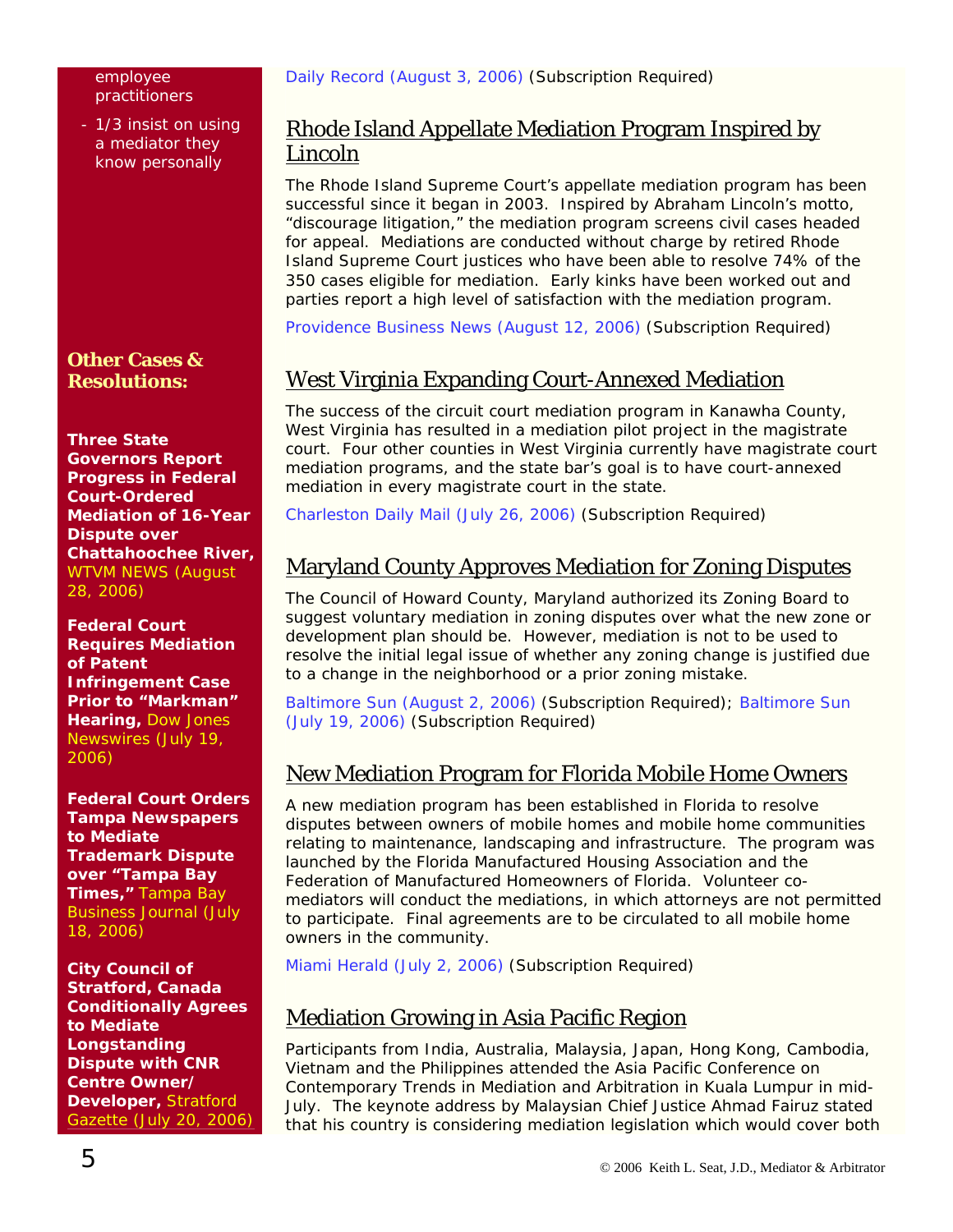(Subscription Required); [Stratford](http://web2.westlaw.com/find/default.wl?rs=WLW6.08&fn=_top&sv=Split&findjuris=00001&mt=NewsAndBusiness&vr=2.0&rp=/find/default.wl&cite=2006+WLNR+12553495)  [Gazette \(July 20, 2006\)](http://web2.westlaw.com/find/default.wl?rs=WLW6.08&fn=_top&sv=Split&findjuris=00001&mt=NewsAndBusiness&vr=2.0&rp=/find/default.wl&cite=2006+WLNR+12553495) (Subscription Required)

#### **Other News & Initiatives:**

**Pending Pennsylvania Workers' Compensation Legislation Would Mandate Mediation,** [Legal Intelligencer \(July](http://web2.westlaw.com/find/default.wl?rs=WLW6.06&fn=_top&sv=Split&findjuris=00001&mt=NewsAndBusiness&vr=2.0&rp=/find/default.wl&cite=legal+intelligencer)  [13, 2006\)](http://web2.westlaw.com/find/default.wl?rs=WLW6.06&fn=_top&sv=Split&findjuris=00001&mt=NewsAndBusiness&vr=2.0&rp=/find/default.wl&cite=legal+intelligencer) (Subscription Required); [Legislation](http://www2.legis.state.pa.us/WU01/LI/BI/BT/2005/0/HB2738P4364.pdf) 

**Macedonia Passes New Mediation Law, Holds Roundtable in Skopje for Senior Members of Ministry of Justice and International Finance Corporation,** [Makfax News Agency](http://www.makfax.com.mk/look/agencija/article.tpl?IdLanguage=1&IdPublication=2&NrArticle=24012&NrIssue=35&NrSection=10)  [\(July 20, 2006\)](http://www.makfax.com.mk/look/agencija/article.tpl?IdLanguage=1&IdPublication=2&NrArticle=24012&NrIssue=35&NrSection=10)

**New South Wales (Australia) Supreme Court Decision May Require Mediation of All Retail Tenancy Disputes Prior to Litigation,** [Mondaq](http://web2.westlaw.com/find/default.wl?rs=WLW6.08&fn=_top&sv=Split&findjuris=00001&mt=NewsAndBusiness&vr=2.0&rp=/find/default.wl&cite=2006+WLNR+12331918)  [\(July 18, 2006\)](http://web2.westlaw.com/find/default.wl?rs=WLW6.08&fn=_top&sv=Split&findjuris=00001&mt=NewsAndBusiness&vr=2.0&rp=/find/default.wl&cite=2006+WLNR+12331918) (Subscription Required)

**Bangladesh Calls for Improvement of Community Mediation System to Benefit Powerless,** [The New Nation](http://nation.ittefaq.com/artman/publish/article_30381.shtml)  [\(August 29, 2006\)](http://nation.ittefaq.com/artman/publish/article_30381.shtml)

voluntary and court-directed mediation in order to reduce court backlogs. The Chief Justice emphasized that courts around the world struggle to keep up with expanding caseloads and noted the successful use of mediation in Singapore, the United Kingdom, Canada and Australia. The conference was organized by the International Islamic University Malaysia and an arbitration center.

[Bernama General News \(July 18, 2006\)](http://web2.westlaw.com/find/default.wl?rs=WLW6.07&fn=_top&sv=Split&findjuris=00001&mt=NewsAndBusiness&vr=2.0&rp=/find/default.wl&cite=bernama+general+news) (Subscription Required)

# China and India Expanding Use of Mediation

Both India and China are rapidly expanding local mediation programs in order to achieve efficiencies and greater satisfaction among parties to disputes, including multi-party disputes. In the Indian state of Andhra Pradesh, High Court Chief Justice G. S. Singvhi announced that the High Court has decided to open alternative dispute resolution centers in all 23 districts in the state. A proponent of mediation, the Chief Justice urged newly-trained mediators not to be deterred by initial resistance to mediation from local practitioners. Similarly, Shanghai – China's largest city, with over 17 million residents – plans to open alternative dispute resolution centers in every district court by the end of September, following the success of the mediation program established in 2003 in the Changning district court in Shanghai.

[The Hindu \(July 23, 2006\)](http://www.hindu.com/2006/07/23/stories/2006072322410300.htm); [ShanghaiDaily.com \(July 28, 2006\)](http://www1.shanghaidaily.com/) (Subscription Required)

## Tamil Nadu Mediation Center to Host President of India

Indian President Abdul Kalam will visit the Tamil Nadu Mediation and Conciliation Centre in September. Established last year as the first courtannexed mediation program in India (as reported in the July 2005 and July 2006 *Mediation News and Updates*), the Centre continues to expand and expects to have 300 mediators by the end of 2006. The Centre also has helped train mediators at the High Courts in Delhi and Calcutta, and notes that an Association of Indian Mediators is forming.

[The Hindu \(August 30, 2006\)](http://www.hindu.com/2006/08/30/stories/2006083008680500.htm)

## Appellate Commercial Mediation Training Held in Nepal

Over ninety mediators and Nepalese Supreme Court judges attended an appellate commercial mediation training program in Kathmandu in late August. The program was organized by local groups with American instructors and supported by the U.S. Agency for International Development. Speakers emphasized the growing popularity of mediation worldwide and its importance in reducing court caseloads and ensuring equal access to justice.

[The Rising Nepal \(August 30, 2006\)](http://www.gorkhapatra.org.np/content.php?nid=2218)

#### Malaysia Cites Mediation In Litigation Decline

Civil litigation has been declining notably in Malaysia in recent years, and observers credit mediation along with cyclical factors such as the fact that the Asian economic crisis a few years ago is no longer generating new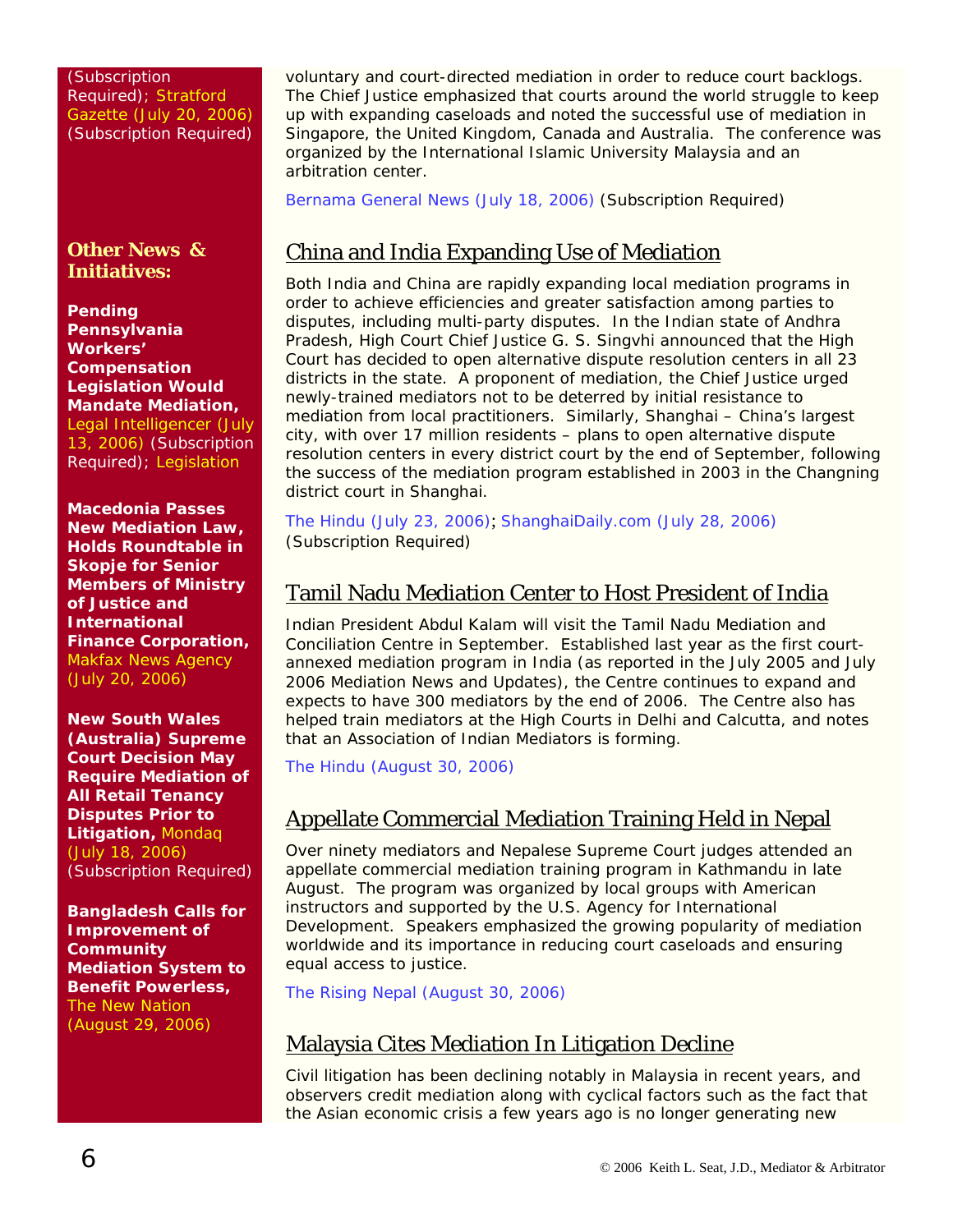#### **Contact Information**

Please contact Keith with dispute resolution questions and to discuss any matters or issues that might be suitable for mediation or facilitation:

KEITH L

Keith L. Seat, J.D. Mediator & Arbitrator Six Whitehall Court Silver Spring, MD 20901

Tel: 301-681-7450 Fax: 301-681-9243 Cell: 301-523-5535 [Keith@KeithSeat.com](mailto:Keith@KeithSeat.com) [www.KeithSeat.com](http://www.keithseat.com/)

# **Subscribe**

Feel free to share this mediation newsletter with others who may be interested. Current and past issues of the newsletter may be accessed at this [link.](http://www.keithseat.com/publications.htm)

If you did not receive this newsletter directly from Keith's mediation newsletter list (mediation\_news@ keithseat.com), you may subscribe by clicking [here](mailto:mediation_news-subscribe@keithseat.com).

However, if you received this newsletter directly and would prefer not to, you may unsubscribe by clicking [here](mailto:mediation_news-unsubscribe@keithseat.com) or by sending an e-mail stating "unsubscribe" to [Admin@KeithSeat.com](mailto:Admin@KeithSeat.com).

cases. Private mediation and arbitration are both growing in the region, while the recently established Financial Mediation Bureau handled 3,700 cases in its first fifteen months.

[New Straits Times \(July 11, 2006\)](http://web2.westlaw.com/find/default.wl?rs=WLW6.07&fn=_top&sv=Split&findjuris=00001&mt=NewsAndBusiness&vr=2.0&rp=/find/default.wl&cite=2006+wlnr+11906699) (Subscription Required)

#### Mediation Consistent with Tenets of Koran, According to U.S. <u>Judge</u>

U.S. Ninth Circuit Judge J. Clifford Wallace recently stated in Pakistan that he believes use of mediation is consistent with the requirements of the Koran. Discussing difficulties facing judiciaries around the world, Judge Wallace emphasized mediation and its success in most of the 50-60 countries in which he has worked. Judge Wallace noted the potential for mediation in Pakistan and praised Pakistan's Supreme Court Justice Jillani for his encouragement of alternative dispute resolution.

[Pakistan Link \(August 14, 2006\)](http://www.pakistanlink.com/Headlines/Aug06/14/14.htm)

#### Mediation Variations Explored for U.K. Construction **Disputes**

A review of issues relating to construction disputes by the Society of Construction Law in the United Kingdom noted that the U.K.'s Technology and Construction Court ("TCC") is conducting a survey to determine in what circumstances mediation is a useful alternative to litigation and at what point in the litigation process mediation is most effective. Also, as reported in the July 2006 *Mediation News and Updates*, the TCC has a pilot mediation program under way, with trained TCC judges acting as mediators. The judges have no continuing role in the matter if negotiations fail, but may set out their views and likely outcome if requested by the parties. In addition, the Society reported on the use of Project Mediation, in which mediators are retained during the initial stages of a construction contract to review the project in order to immediately address any disputes that arise during construction before they escalate or cause serious delays. Project Mediation has similarities to Dispute Boards (although Boards often issue decisions), but may be better suited to midsized construction projects. Project Mediation was recently used during construction of a Jersey airport taxiway and contributed significantly to the success of that project.

[Mondaq \(August 11, 2006\)](http://web2.westlaw.com/find/default.wl?rs=WLW6.08&fn=_top&sv=Split&findjuris=00001&mt=NewsAndBusiness&vr=2.0&rp=/find/default.wl&cite=2006+WLNR+13896293) (Subscription Required)

## Poland Proposes Large Payments to Mediation Counsel

Draft executive regulations from the Polish Minister of Justice would provide state reimbursement for lawyers taking part in mediations that may be up to 150% of what is paid in ordinary court cases. Generous fees would encourage mediation, which only began in civil cases in Poland in December 2005, but ultimately will be set by the court.

[Polish News Bulletin \(July 4, 2006\)](http://web2.westlaw.com/find/default.wl?rs=WLW6.07&fn=_top&sv=Split&findjuris=00001&mt=NewsAndBusiness&vr=2.0&rp=/find/default.wl&cite=7/4/06+polish+news+bull.) (Subscription Required)

## ABA and USAID Help Bring Mediation to Liberia

A week-long mediation training for 50 participants in Liberia was organized